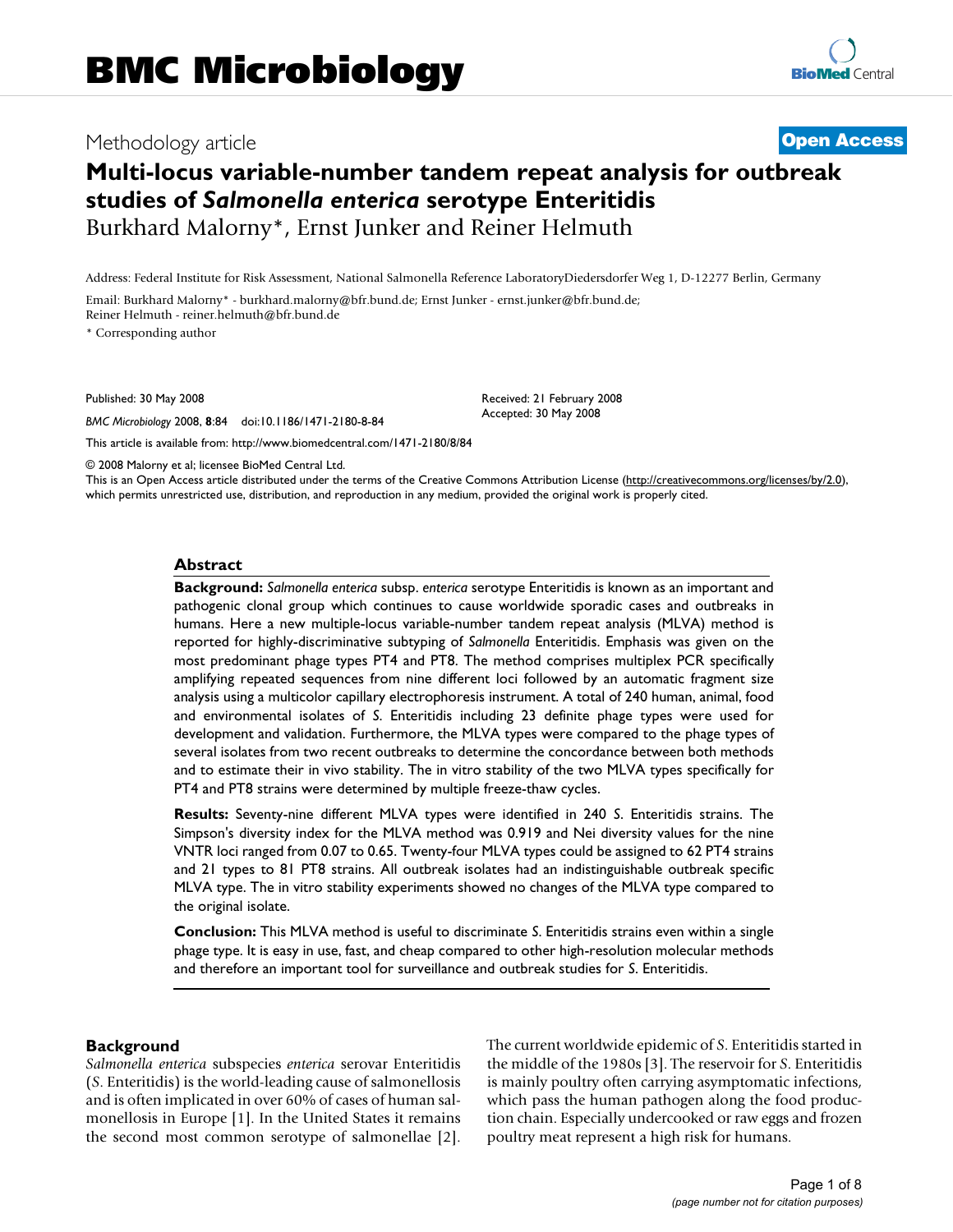*S*. Enteritidis is one of the most clonal *Salmonella* serotype [4,5]. Consequently, highly discriminative typing methods are needed for surveillance and outbreak studies. Phage typing is the traditional phenotypic method for subtyping salmonellae but has limited discriminative power and requires standardized phage collections [6]. Molecular-based typing methods like plasmid profiling, RAPD and pulsed-field gel electrophoresis (PFGE) have been applied with limited discriminatory power as well [7]. Ribotyping using the restriction enzymes *Pst*I and *Sph*I is currently the most useful method for discrimination [8]. However, this method is extremely labor-intensive and difficult to standardize. Advances in the Polymerase Chain Reaction (PCR) technology has resulted in the development of the multiple-locus variable-number of tandem repeat analysis (MLVA). It is a new approach to subtype bacteria which involve amplification and fragment size analysis of polymorphic regions of DNA containing variable numbers of tandem repeat sequences. This method has been found to be very useful in discriminating between isolates that are highly clonal including various pathogenic species [9]. For *Salmonella*, MLVA systems for the species *enterica* [10], for the serotype Typhimurium [11] and the serotype Enteritidis [12] have been described. Several outbreak studies for Typhimurium have shown the usefulness of this method to identify the source of infection [13,14] and were superior to PFGE in the discrimination power [15].

Here we report a new multicolor MLVA method for *S*. Enteritidis which is highly discriminative, fast and easy to use. One multiplex PCR per strain using fluorescently labeled primers is performed and the individual PCR fragment sizes are analysed by a multicolor capillary electrophoresis system. For each locus fragment sizes are

#### **Table 1: Characteristics of VNTR loci selected for MLVA**

assigned to allele numbers as the basis for strain identification. Emphasis was given on phage types 4 (PT4) and 8 (PT8) which are the most prevalent phage types in Europe [16] causing sporadic and outbreak cases. Investigations of additional 52 isolates sampled from two recent outbreaks showed the correlation with phage typing and other molecular methods.

### **Results**

### *Diversity of* **S. Enteritidis** *isolates analysed by MLVA*

Two-hundred and forty epidemiologically independent *S*. Enteritidis isolates belonging to 23 different phage types were arbitrarily selected and analysed by MLVA. All nine VNTR loci selected (Table 1) were specifically amplified in one multiplex PCR using fluorescently labeled primers (Table 2). Afterwards, the products were separated according to their size using the ABI310 multicolor capillary electrophoresis Genetic Analyser. Altogether 79 different allele combinations (MLVA types) have been found among the 240 *S*. Enteritidis strains tested. The Simpson's diversity index for MLVA was 0.919 and for phage typing 0.813. The VNTR loci SENTR4, SENTR5, SENTR6 and SE-7 showed similar Nei's diversity values of 0.6 (Table 3). Of these in SENTR 5 (10 alleles) and in SENR 6 (11 alleles) the highest number of different tandem repeat alleles (11 alleles) were detected. The lowest Nei's diversity values were observed for the loci SENTR 1, SENTR 2 and SENTR 3 (each 3 alleles) (Table 3). However, despite the low diversity values these loci were valuable to discriminate strains of certain phage types. Particularly, VNTR variants in SENTR 2 occurred in 7 of the 81 tested PT8 isolates and variants in SENTR 3 were able to discriminate PT4, PT8 and PT26 isolates. Null variants (no fragment) have been observed for the locus SE-3 in PT13, PT7a and PT9b, for

| Locus name (locus name in Boxrud et al. [12]) Repeat size (bp) |                 | No. of repeats in strains                    |      | Region                                                    |  |
|----------------------------------------------------------------|-----------------|----------------------------------------------|------|-----------------------------------------------------------|--|
|                                                                |                 | NCTC 13349 <sup>a</sup> 07-2642 <sup>b</sup> |      |                                                           |  |
| SENTRI (SE-10)                                                 | 45              | 7.8                                          | 7.8  | tolA                                                      |  |
| SENTR <sub>2c</sub>                                            | 39              | 9.3                                          | 9.3  | ftsK                                                      |  |
| SENTR3                                                         | 93              | 4.4                                          | 4.4  | STM1457 homologue                                         |  |
| SENTR4 (SE-1)                                                  |                 | 4.9                                          | 4.9  | Putative bacteriophage tail protein, STY631a<br>homologue |  |
| SENTR5 (SE-5)                                                  | 6               | 10.0                                         | 10.0 | yohM                                                      |  |
| SENTR6 (SE-2)                                                  |                 | 5.1                                          | 5.I  | non-coding                                                |  |
| SENTR7 (SE-9)                                                  | 9               | 3.1                                          | 3.1  | ushA                                                      |  |
| $SE-3d$                                                        | 12              | 3.0                                          | 3.0  | non-coding                                                |  |
| $SE-Zde$                                                       | 61 <sup>3</sup> | 8.5                                          | 8.5  | ygbF                                                      |  |

<sup>a</sup>*S*. Enteritidis NCTC 13349 [25].

b number of repeats confirmed by DNA sequencing, DNA sequences identical to NCTC 13349.

c SENTR2 corresponds to Locus STTR7 in Lindstedt et al. [22].

d adapted from Boxrud et al. [12].

e repeat units consist of a 29 bp highly conserved 5'-sequence and a 32 bp variable 3'-sequence.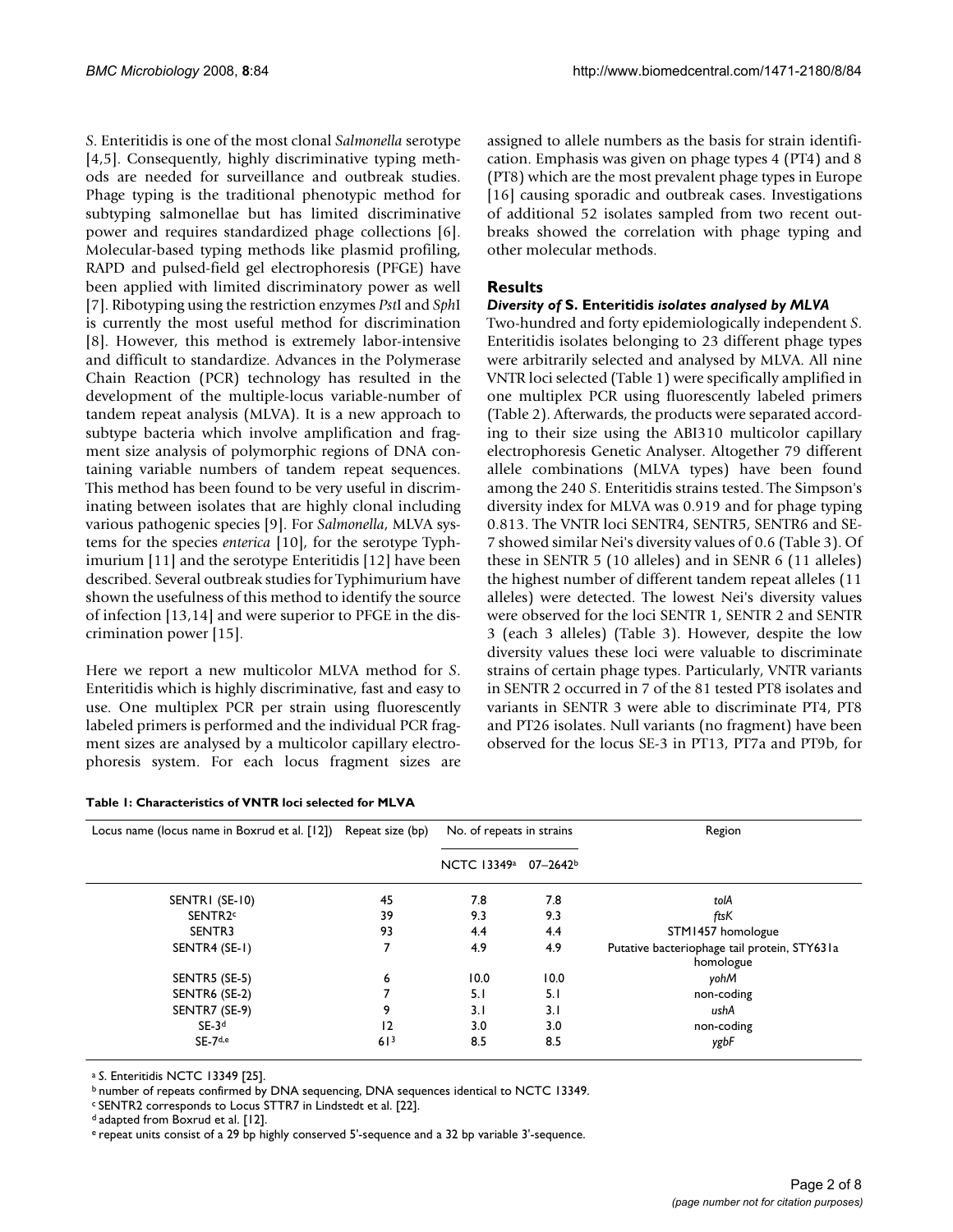| Locus              | Primer               | Dye-Sequence                       | DNA sequence length in $bp^a$ (size ABI 310 <sup>b</sup> ) |
|--------------------|----------------------|------------------------------------|------------------------------------------------------------|
| <b>SENTRI</b>      | SENTRI-F             | <b>HEX-GCAACAGCAGCAGCAACAG</b>     | 440 (415)                                                  |
|                    | SENTRI-R             | CCGAGCTGAGATCGCCAAG                |                                                            |
| SENTR <sub>2</sub> | SENTR <sub>2-F</sub> | <b>FAM-CACTGGACGATCTGGATTTCTC</b>  | 519 (510)                                                  |
|                    | SENTR <sub>2-R</sub> | <b>GTCGCCGTTACGCATCAAC</b>         |                                                            |
| SENTR3             | SENTR3-F             | <b>TET-CTAAACAAGCCGCTCATCCG</b>    | 494 (480)                                                  |
|                    | SENTR3-R             | <b>ACAACCTGCTGCTGTGCTG</b>         |                                                            |
| SENTR4             | SENTR4-F             | <b>HEX-GACCAACACTCTATGAACCAATG</b> | 120 (120)                                                  |
|                    | SENTR4-R             | <b>ACCAGGCAACTATTCGCTATC</b>       |                                                            |
| SENTR5             | SENTR5-F             | <b>FAM-CACCGCACAATCAGTGGAAC</b>    | 271 (270)                                                  |
|                    | SENTR5-R             | <b>GCGTTGAATATCGGCAGCATG</b>       |                                                            |
| SENTR6             | SENTR6-F             | <b>TET-ATGGACGGAGGCGATAGAC</b>     | 180 (177)                                                  |
|                    | SENTR6-R             | AGCTTCACAATTTGCGTATTCG             |                                                            |
| SENTR7             | SENTR7-F             | <b>FAM-ACGATCACCACGGTCACTTC</b>    | 135(133)                                                   |
|                    | SENTR7-R             | CGGATAACAACAGGACGCTTC              |                                                            |
| $SE-3$             | SE-3F                | <b>HEX-CAACAAAACAACAGCAGCAT</b>    | 308 (307)                                                  |
|                    | $SE-3R$              | GGGAAACGGTAATCAGAAAGT              |                                                            |
| $SE-7$             | SE-7F                | <b>HEX-GATAATGCTGCCGTTGGTAA</b>    | 717 (691)                                                  |
|                    | SE-7R                | ACTGCGTTTGGTTTCTTTTCT              |                                                            |
|                    |                      |                                    |                                                            |

**Table 2: Primer sequences and PCR product size used for** *S***. Enteritidis typing**

a based on *S*. Enteritidis NCTC 13349 [25].

b size analysed using the capillary sequence detection system ABI 310 (Applied Biosystems)

the locus SENTR 4 in PT26, and for the locus SENTR 3 in PT4, PT8 and PT9b strains.

Twenty-four different MLVA types were assigned to the 62 PT4 strains analysed and 21 different types were identified for 81 PT8 strains analysed. The most frequent type in PT4 strains was represented by allele numbers 3-4-2-4-1-3-1-2- 5 (21 strains) and in PT8 strains the type 2-4-2-6-1-2-2-2- 6 (45 strains) predominated. PT8 strains with the most frequent MLVA type were often isolated from eggs or egg products in northern parts of Germany in 2006 and 2007. This indicates probably the spread of a certain clone within egg-laying hens in this region. Generally, strains with the same phage type cluster together with similar MLVA types with some exceptions. PT4 and PT8 strains were separated by major branches (Fig. 1). Twelve out of 16 PT21 strains tested had the same MLVA type 3-4-2-4-1- 3-1-2-5 as PT4 strains. PT6 strains have often the same

| Table 3: Variability of selected VNTRs in 240 S. Enteritidis |  |
|--------------------------------------------------------------|--|
|--------------------------------------------------------------|--|

MLVA type as PT4 strains. The seven PT1 strains tested were assigned to six different types but all types were also observed in PT4 strains.

#### *Outbreak investigations*

Strains isolated from two different outbreaks were investigated using the MLVA protocol to show the applicability (in vivo stability) of the MLVA method compared to phage typing. The first outbreak occurred in summer 2006 during a sporting event. After consumption of pastry (éclairs) 46 participants developed gastrointestinal symptoms. *Salmonella* isolates have been obtained from stool samples of the patients, from utensils and pastries of the manufacturing pastry shop and the confectioner, who turned out to shed salmonellae [17]. Altogether 14 isolates were analysed by MLVA, phage typing, ribotyping and PFGE. All isolates were indistinguishable by ribotyping, PFGE and MLVA. For phage typing all but one isolate

| Locus              | Smallest PCR product size (bp) a | Largest PCR product (bp) a | No. of alleles | Nei's diversity index |
|--------------------|----------------------------------|----------------------------|----------------|-----------------------|
| <b>SENTRI</b>      | 332                              | 418                        |                | 0.07                  |
| SENTR <sub>2</sub> | 276                              | 511                        |                | 0.07                  |
| SENTR3             | 388                              | 574                        |                | 0.07                  |
| SENTR4             | 113                              | 133                        |                | 0.63                  |
| SENTR5             | 239                              | 326                        | 10             | 0.65                  |
| SENTR6             | 48                               | 232                        | Ш              | 0.64                  |
| SENTR7             | 116                              | 134                        |                | 0.51                  |
| $SE-3$             | 307                              | 320                        |                | 0.49                  |
| SE-7               | 635                              | 750                        | 6              | 0.63                  |

a size determined on a capillary ABI 310 Genetic Analyser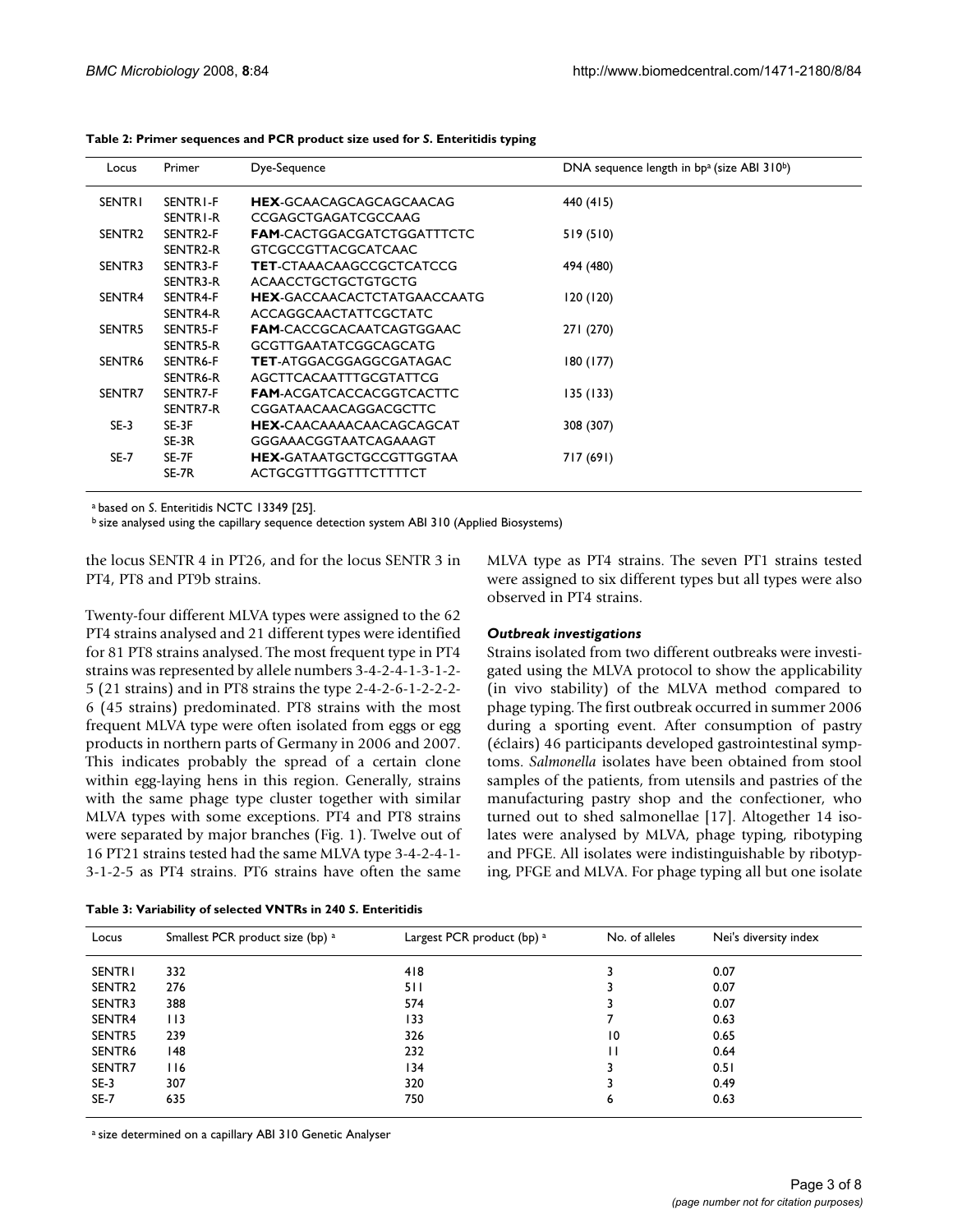

# Figure 1

**Minimum spanning tree of 240** *S***. Enteritidis strains based on MLVA**. The categorical coefficient and the highest number of single-locus-changes have been used for the construction. Each circle represents one MLVA type. The numbers in the circles indicate the corresponding phage type(s) of the strain(s). Bold short lines link MLVA types differing by one allele. Thin lines link MLVA types with two different alleles and bold dotted lines connect types different by three alleles and thin dotted lines differ in four alleles. The different colors of the circles indicate the number of strains with a particular MLVA type: light blue circles 1 to 2 strains, turquoise circles 3 to 5 strains, purple circles 6 to 10 strains, red circles 11 to 50 strains. The green cluster represents isolates of the phage type 11 having a maximum distance of changes for three alleles.

showed the same type PT4. The exceptional strain was assigned to RDNC (React Did Not Confirm) indicating a phenotypic changes of the strain. The MLVA type was assigned to 3-4-2-4-1-3-1-2-5, most frequently found in sporadic PT 4 strains tested.

The second outbreak occurred between week 4 and 24 in 2007 [18]. Twenty-eight patients acquired salmonellosis caused by *S*. Enteritidis in a German hospital. At the same time children of a kindergarten were also affected. The kindergarten received its lunch from the same hospital kitchens as the patients in the hospital. It was likely that both outbreaks were caused by contaminated foods prepared in the hospital's kitchen. Isolates were obtained from kitchen personnel shedding *S*. Enteritidis, various foods (potato soup, red fruit jelly, cheese and vanilla sauce), sick children from the kindergarten, and sick patients from the hospital. Thirty-eight isolates were typed by MLVA and phage typing. All isolates were indistinguishable in their phage type PT8 and MLVA type 2-4-2-6- 1-2-2-2-6, the most frequent type found in PT8. A common source of infection could not be identified indicating that probably kitchen staff members shedding salmonellae had contaminated foods during preparation and consequently causing the outbreak. Alternatively, since the MLVA type is frequently associated with isolates from egg products it might be speculate that any contaminated eggs or egg powder were used for food preparation, also affecting staff members in the kitchen. However, suspicious foods for further analysis were not available.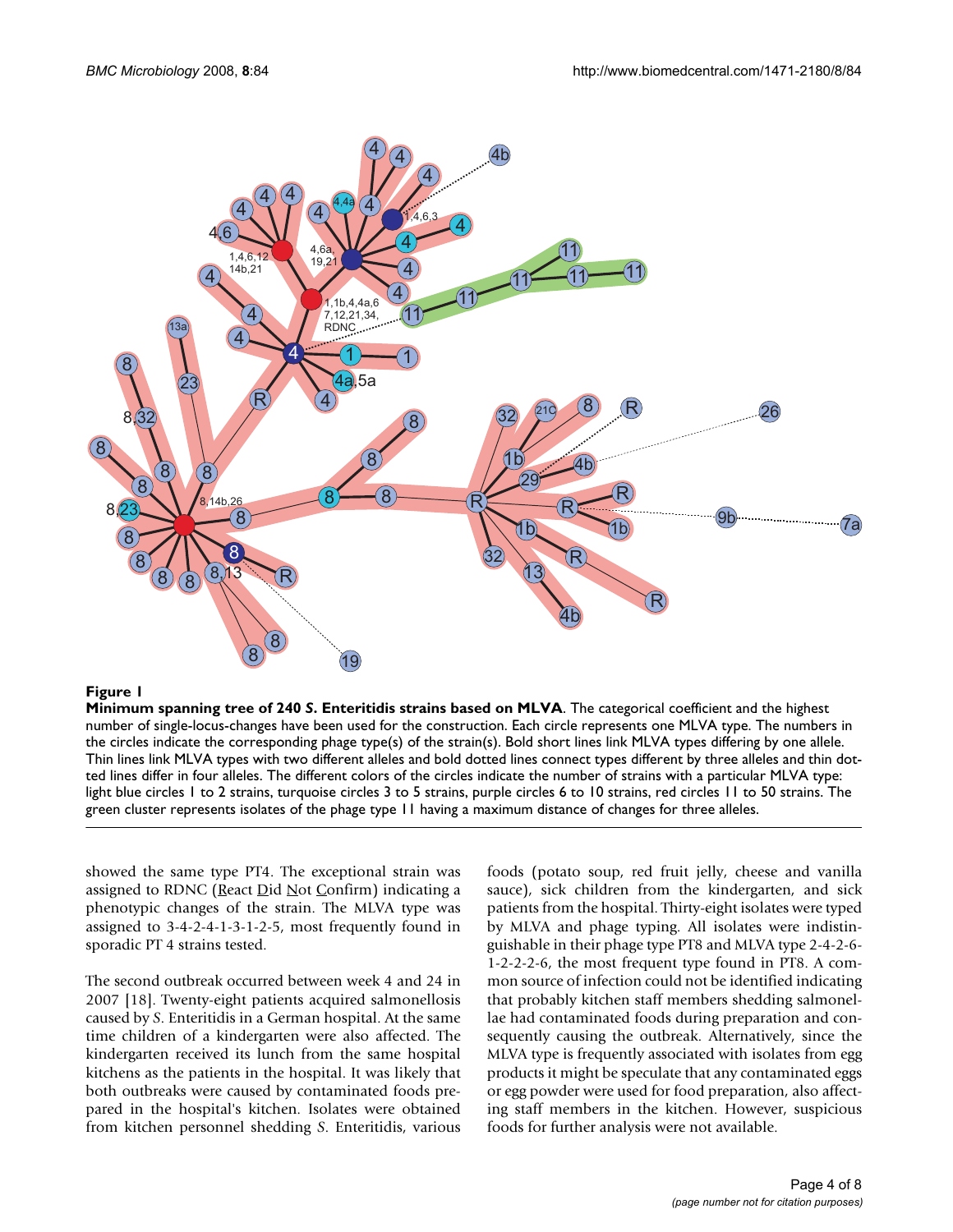# *Stability of VNTR loci*

The in vitro stability of the VNTR loci was tested by freezethaw subculturing cycles of single colonies of strains 07– 2642 (PT4) and 07–3048 (PT8). One single colony of each strain was frozen in glycerol at -80°C. Ten cycles of freezing and thawing were performed (one cycle per day). Afterwards, a subculture was grown on Luria-Bertani agar and five single colonies were picked and each frozen again in glycerol at -80°C. After repeating 10 cycles of freezing and thawing the five subcultures were grown on Luria-Bertani agar again and ten single colonies were picked from each subculture. All 50 samples of one strain were determined in the MLVA. The results showed indistinguishable MLVA types as the original strain.

# **Discussion**

We report the first MLVA multicolor capillary electrophoresis method for the high-resolution discrimination of *S*. Enteritidis isolates. In Europe over 60% of human salmonellosis cases are caused by *S*. Enteritidis and the serotype is considered as highly clonal group. A multiplex PCR has been developed to amplify nine VNTR loci of the *S*. Enteritidis genome simultaneously. The primers were labeled with the dyes 6-FAM, HEX or TET for the accurate assignment of individual PCR products to a specific VNTR locus after multicolor capillary electrophoresis. The Geneflo-625 marker (TAMRA labeled) modified by an additional 868 bp-size fragment has been used as internal size standard. The additional fragment is necessary because PCR products of the SE-7 locus might reach sizes up to 750 bp. Alternatively, the commercial size marker Map-Marker 1000 (BioVentrures, Inc.) could be used which consists of 23 discrete DNA fragments ranging in size from 50 to 1000 base pairs. Preliminary results showed no significant difference of PCR product sizes between both markers.

In most cases, isolates with the same phage type grouped together with some exceptions (Fig. 1). It has been observed that strains of different phage types can exhibit the same MLVA type. This has been observed, for example for strains with the phage type 1, 1b, 3, 12, 13, 21, 5a, 6, and 34 (Fig. 1). Therefore, the method is not necessarily suitable to predict the phage types. This has been also shown for the well-evaluated *S*. Typhimurium MLVA method according to Lindstedt et al. [11]. Consequently, the combination of traditional phage typing and the new MLVA typing can lead to an even higher typing resolution for *S*. Enteritidis.

To evaluate the discriminatory power of the MLVA method the focus was given on the phage types PT4 and PT8. Both types play a predominant role in the epidemiology of *S*. Enteritidis [16,19]. The MLVA method showed an excellent discrimination within these phage types similar to or higher than two restriction enzyme ribotyping as previously described [7,8]. The major advance of this MLVA method compared to ribotyping is its easy use, lower cost and rapidity making it valuable for outbreak studies. In addition, the exchange of data for comparative studies between laboratories is very easy as demonstrated for *S*. Typhimurium MLVA [20].

Boxrud et al. [12] have also recently published a MLVA method for *S*. Enteritidis using ten VNTR loci amplified in individual PCR reactions. This MLVA was recently optimized using a multiplex PCR for seven VNTR loci followed by a single color electrophoresis using a Beckman CEQ 8000 automated DNA sequencer [21]. However, only 34 *S*. Enteritidis strains were tested representing a maximum of variety. Due to the use of a single color electrophoresis system it is questionable if PCR products variable in sizes can be reliably assigned to the correct VNTR locus. Several VNTR loci used by Boxrud et al. [12] were independently selected by the MLVA method presented here. However, the loci SENTR2 and SENTR3 were not previously described by Boxrud et al. [12]. The locus SENTR2 was previously described as STTR7 by Lindstedt et al. [22]. Despite the low diversity index determined for these loci in regard to all 240 *S*. Enteritidis strains tested, they were useful for achievement a better diversity within PT4 and PT8 isolates.

The analysis of *Salmonella* isolates belonging to two outbreaks have shown that during the course of each outbreak a stable MLVA type was obtained. The results were in congruence with other molecular typing methods (ribotyping, PFGE) and phage typing. In addition, the determination of the in vitro stability by doing multiple freezing thawing cycles of glycerol stock cultures revealed no changes in the MLVA type. Hopkins et al. [23] observed for *S*. Typhimurium MLVA sporadically singlelocus variants in strains isolated from different outbreaks. This might indicate that small changes in loci are rather likely in *S*. Typhimurium than in *S*. Enteritidis supported by the knowledge that the serotype *S*. Enteritidis is less diverse in genotypic properties than the serotype *S*. Typhimurium. Hopkins et al. [23] proposed for *S*. Typhimurium to define the cut-off to allow the classification of strains as part of an outbreak as a difference of two repeats at one or fewer loci. This rule might be adapted for *S*. Enteritidis to only one repeat in one locus because of its clonality. However, the analysis of more outbreaks is needed to determine the hypothesis.

# **Conclusion**

In conclusion, the MLVA method for high-resolution of *S*. Enteritidis isolates presented here offers a simple, robust and cheap tool for surveillance, outbreak studies and short-term tracing of bacteria in the food chain. Data can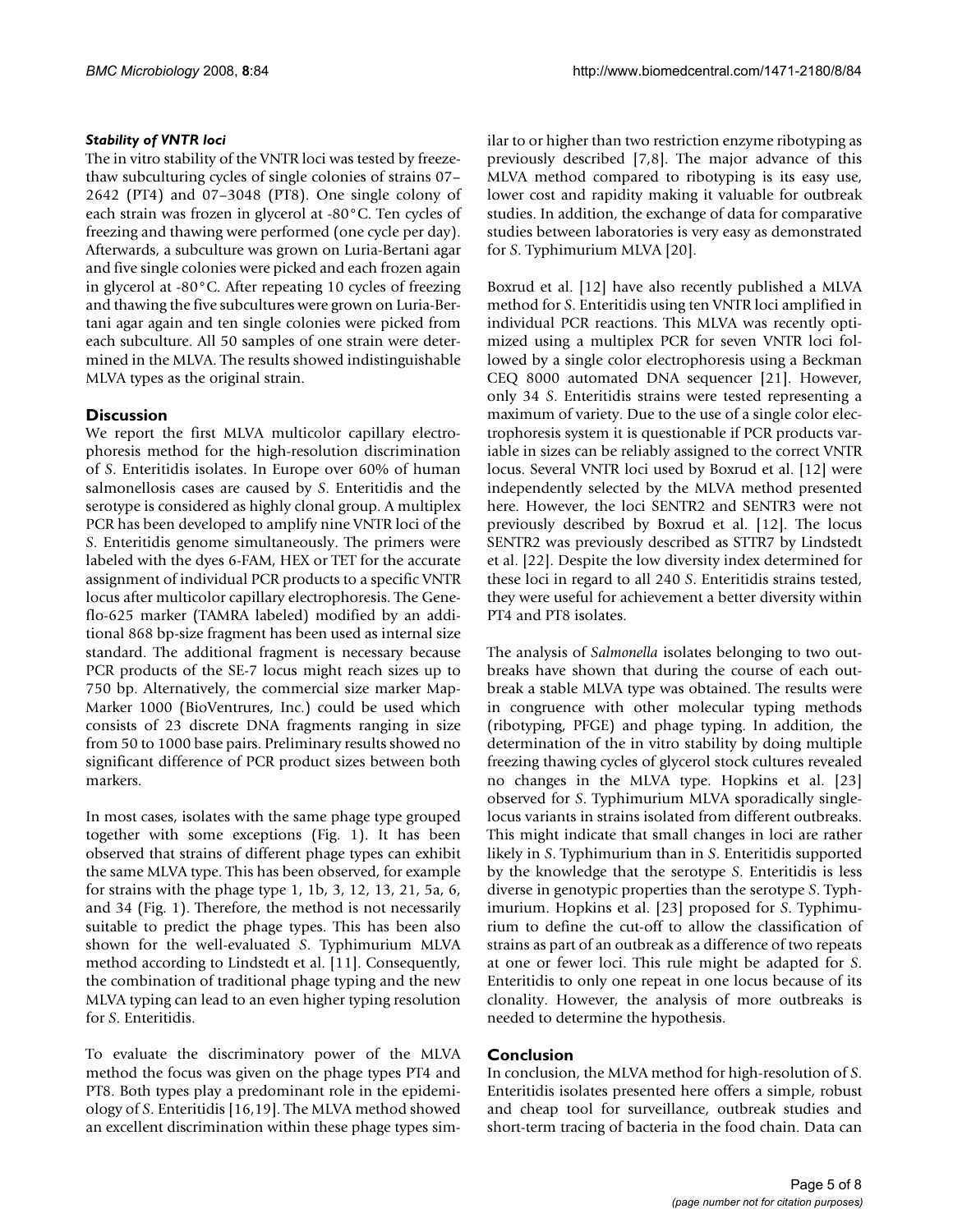easily be shared between laboratories by a standardized allele string or MLVA type number which is an important advantage for outbreak studies occurring in several countries. The in vivo and in vitro stability of the VNTR loci indicate less frequent changes in the number of tandem repeats than shown for *S*. Typhimurium. This might reflect the rather clonal genome structure of this common serotype.

# **Methods**

# **Salmonella** *strains*

For the development of a MLVA method 240 *Salmonella* Enteritidis strains isolated between 1992 and 2007 were selected from the strain collection of the National Salmonella Reference Laboratory, Germany. The strains originated from animals, foods, environmental and human sources. Of these, 45 strains (number of strains) were isolated in Taiwan (11), UK (8), Turkey (6), Ethiopia (4), Italy (3), Hungary (3), France (2), Gambia (2), Poland (2), Lithuania (1), Spain (1), Kenya (1), and Sweden (1). The other 195 strains have been isolated in Germany from various regions. Emphasis was given on the most prevalent phage types PT8 (81) and PT4 (62). Furthermore, 16 strains belonged to phage type PT21, 9 strains to RDNC or PT6, seven strains to PT1 and six strains to PT11. Other strains (1 to 4 strains) were typed to PT1b, PT2, PT3, PT4a, PT4b, PT5a, PT6a, PT7, PT9b, PT12, PT13, PT13a, PT19, PT21c, PT26, PT32, and PT34.

Furthermore, strains isolated from two recent outbreaks caused by *Salmonella* Enteritidis were selected for outbreak investigations by MLVA [17,18]. One outbreak occurred in summer 2006 during a sporting event affecting at least 46 participants caused by contaminated pastries (éclairs). The analysis included 14 isolates from sick humans, asymptomatic carriers and contaminated pastries [17]. The other outbreak occurred in spring 2007 associated with food prepared in a kitchen of a German hospital affecting 28 patients and children of a kindergarten [18]. The analysis included 38 isolates from sick humans, asymptomatic carriers and contaminated foods.

# *Sero- and phage typing*

All *Salmonella* strains were serotyped according to the Kauffmann-White scheme [24] by slide agglutination with O- and H-antigen specific sera (Sifin Diagnostics, Berlin, Germany). Phage typing was performed according to Ward et al. 1987 [6].

# *Selection of variable-number tandem repeats (VNTRs)*

The complete genomic sequence of *S*. Enteritidis NCTC 13349 phage type 4 [25] submitted to the Tandem Repeat Finder Program Version 4.0 [26]. Repetitive regions with the highest sequence similarity of the repeats and highest number of repetitive units were selected as candidates. In

addition the VNTR-locus SE-3 and SE-7 was selected from Boxrud et al. [12]. These loci contain tandem repeats with low similarity but were shown to be discriminative. The repeat motifs comprise tandem repeats from 6 to 93 bp length. The selected VNTR loci and their characteristics are shown in Table 1.

# *MLVA typing*

Primers were designed using the program ARRAY DESIGNER 4.0 (Premier Biosoft, Palo Alto, CA). The annealing temperature for all primers was demanded to be  $55^{\circ}$ C  $\pm$  2°C in the PCR with GC-content not less than 40%. Forward primers were labeled with FAM, HEX or TET. Sequences of primers and characteristics are shown in Table 2. The primers were multiplexed using the Qiagen PCR Multiplex Kit (Qiagen, Hilden, Germany) in a total of 12.5 μL. The PCR reaction contained 6.25 μL of the mastermix, 1.25 μL Q-solution (included in the kit), 5 pmol of the primers amplifying the loci SENTR1, SENTR2, SENTR3 and SE-7, 1.25 pmol of the primers amplifying the loci SENTR4, SENTR5, SENTR6, SENTR7 and SE-3, and 0.5 μL template cells (approx. 106 CFU/reaction). As template three to four *Salmonella* colonies grown overnight on Müller-Hinton agar (Oxoid GmbH, Wesel, Germany) at 37°C were resuspended in 200 μL double distilled water. PCR reactions were performed in a Gene-Amp 9700 Cycler (Applied Biosystems). Cycling conditions were 95°C for 15 min, followed by 28 cycles of 94°C for 30 sec, 55°C for 90 sec and 72°C for 90 sec. A final extension of 72°C for 10 min was employed. A 5 μL aliquot of the PCR product was diluted 1:10 in double distilled water. A 1 μL aliquot of this dilution was mixed with 1.25 μl of the Geneflo-625-TAMRA (CHIMERx, Madison, WI) internal size marker, 0.75 μL of the 5 ng/μL concentrated TAMRA-labeled 868 bp PCR product (additional size marker) and 11 μL TS reagent (TSR) containing formamide (Applied Biosystems). The PCR product functioning as additional size marker was generated using primers paspp-flo-F and paspp-flo-B of the *floR* positive *Salmonella* strain SUO1 [27]. The samples were denatured for 2 min at 94°C and subjected to the capillary electrophoresis on an ABI-310 Genetic Analyzer (Applied Biosystems). The injection voltage was 15 kV for 15 s. The electrophoresis was run at 60°C for 45 min using POP4 polymer (Applied Biosystems) with a run voltage of 15 kV. Each peak was identified according to color and size. Each new repeat size corresponding to one locus was assigned to a distinct allele number. The allele numbers for all loci of one strain indicated the MLVA type and were entered into BioNumerics v5.1 (Applied-Maths) as character values. The following order of loci defined the MLVA type: SENTR7-SENTR5-SENTR2-SENTR6-SENTR3- SENTR4-SE3-SENTR1-SE7. The minimum spanning tree (MST) was constructed using the highest number of single locus variants (SLVs) as the priority rule. Hypothetical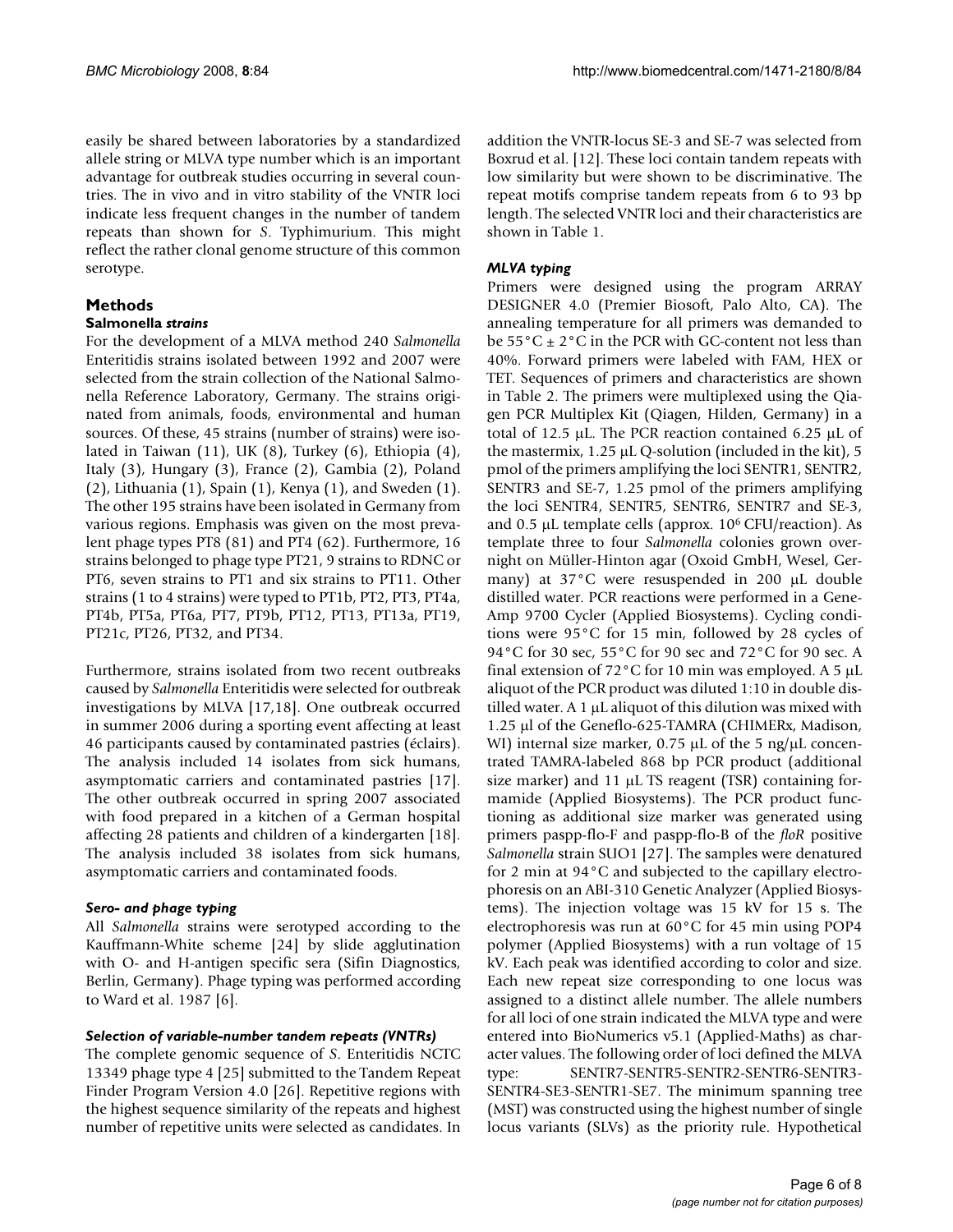types were not allowed. The Nei's diversity (*D*) for each tandem repeat locus based on the 240 *S*. Enteritidis strains determined was calculated as  $D = 1 - \Sigma$  (allele frequency)<sup>2</sup>. Simpson's indices of diversity for MLVA and phage types were calculated according to Hunter and Gaston [28].

#### *Other molecular methods*

Strains which were associated with the two outbreaks were ribotyped according to Liebana et al. 2001 [7] using the restriction enzymes *Pst*I-*Sph*I. Pulsed-field gel electrophoresis (PFGE) was performed according to the PulseNet protocol [29] using the restriction endonuclease *Xba*I (Roche Diagnostics, Mannheim, Germany).

Because fragment sizes determined by migration relative to standards do not always agree with the sizes predicted by direct nucleotide sequence determination, single PCR products for each locus were completely sequenced from strain 07–2642 (*S*. Enteritidis, PT4). DNA sequencing was performed by AGOWA (Berlin, Germany) using the primers shown in Table 2.

### **Authors' contributions**

BM conceived the study, designed the primers, supervised the experimental work, performed the analysis and wrote the manuscript. EJ carried out all experimental work. RH obtained the funding, conceived the study, helped to draft and edited the manuscript. All authors read and approved the final manuscript.

#### **Acknowledgements**

BM, EJ and RM were supported by the Bundesministerium für Verbraucherschutz, Ernährung und Landwirtschaft (BMVEL).

#### **References**

- 1. Anonymous: **Enter-net annual report: 2005 surveillance of enteric pathogens in Europe and beyond.** 2007:1-4 [[http://](http://www.hpa.org.uk/web/HPAwebFile/HPAweb_C/1194947342822) [www.hpa.org.uk/web/HPAwebFile/HPAweb\\_C/1194947342822\]](http://www.hpa.org.uk/web/HPAwebFile/HPAweb_C/1194947342822). Enter-net surveillance hub, HPA, Centre for Infections, Colindale, London.
- 2. Patrick ME, Adcock PM, Gomez TM, Altekruse SF, Holland BH, Tauxe RV, Swerdlow DL: **[Salmonella enteritidis infections, United](http://www.ncbi.nlm.nih.gov/entrez/query.fcgi?cmd=Retrieve&db=PubMed&dopt=Abstract&list_uids=15078589) [States, 1985-1999.](http://www.ncbi.nlm.nih.gov/entrez/query.fcgi?cmd=Retrieve&db=PubMed&dopt=Abstract&list_uids=15078589)** *Emerg Infect Dis* 2004, **10:**1-7.
- 3. Ward LR, Threlfall J, Smith HR, O'Brien SJ: **[Salmonella enteritidis](http://www.ncbi.nlm.nih.gov/entrez/query.fcgi?cmd=Retrieve&db=PubMed&dopt=Abstract&list_uids=10755925) [epidemic.](http://www.ncbi.nlm.nih.gov/entrez/query.fcgi?cmd=Retrieve&db=PubMed&dopt=Abstract&list_uids=10755925)** *Science* 2000, **287:**1753-1754.
- 4. Peters TM, Berghold C, Brown D, Coia J, Dionisi AM, Echeita A, Fisher IS, Gatto AJ, Gill N, Green J, Gerner-Smidt P, Heck M, Lederer I, Lukinmaa S, Luzzi I, Maguire C, Prager R, Usera M, Siitonen A, Threlfall EJ, Torpdahl M, Tschäpe H, Wannet W, Zwaluw WK: **[Relation](http://www.ncbi.nlm.nih.gov/entrez/query.fcgi?cmd=Retrieve&db=PubMed&dopt=Abstract&list_uids=17306053)[ship of pulsed-field profiles with key phage types of](http://www.ncbi.nlm.nih.gov/entrez/query.fcgi?cmd=Retrieve&db=PubMed&dopt=Abstract&list_uids=17306053) Salmonella enterica serotype Enteritidis in Europe: results [of an international multi-centre study.](http://www.ncbi.nlm.nih.gov/entrez/query.fcgi?cmd=Retrieve&db=PubMed&dopt=Abstract&list_uids=17306053)** *Epidemiol Infect* 2007, **135(8):**1274-1281.
- 5. Pang JC, Chiu TH, Helmuth R, Schroeter A, Guerra B, Tsen HY: **[A](http://www.ncbi.nlm.nih.gov/entrez/query.fcgi?cmd=Retrieve&db=PubMed&dopt=Abstract&list_uids=17379345) [pulsed field gel electrophoresis \(PFGE\) study that suggests a](http://www.ncbi.nlm.nih.gov/entrez/query.fcgi?cmd=Retrieve&db=PubMed&dopt=Abstract&list_uids=17379345) major world-wide clone of Salmonella enterica serovar [Enteritidis.](http://www.ncbi.nlm.nih.gov/entrez/query.fcgi?cmd=Retrieve&db=PubMed&dopt=Abstract&list_uids=17379345)** *Int J Food Microbiol* 2007, **116:**305-312.
- 6. Ward LR, de Sa JDH, Rowe B: **[A phage-typing scheme for Sal](http://www.ncbi.nlm.nih.gov/entrez/query.fcgi?cmd=Retrieve&db=PubMed&dopt=Abstract&list_uids=3315705)[monella enteritidis.](http://www.ncbi.nlm.nih.gov/entrez/query.fcgi?cmd=Retrieve&db=PubMed&dopt=Abstract&list_uids=3315705)** *Epidemiol Infect* 1987, **99:**291-294.
- 7. Liebana E, Garcia-Migura L, Breslin MF, Davies RH, Woodward MJ: **[Diversity of strains of Salmonella enterica serotype Enteri](http://www.ncbi.nlm.nih.gov/entrez/query.fcgi?cmd=Retrieve&db=PubMed&dopt=Abstract&list_uids=11136764)tidis from English poultry farms assessed by multiple genetic [fingerprinting.](http://www.ncbi.nlm.nih.gov/entrez/query.fcgi?cmd=Retrieve&db=PubMed&dopt=Abstract&list_uids=11136764)** *J Clin Microbiol* 2001, **39:**154-161.
- 8. Liebana E, Clouting C, Garcia-Migura L, Clifton-Hadley FA, Lindsay E, Threlfall EJ, Davies RH: **[Multiple genetic typing of Salmonella](http://www.ncbi.nlm.nih.gov/entrez/query.fcgi?cmd=Retrieve&db=PubMed&dopt=Abstract&list_uids=15145497) [Enteritidis phage-types 4, 6, 7, 8 and 13a isolates from ani](http://www.ncbi.nlm.nih.gov/entrez/query.fcgi?cmd=Retrieve&db=PubMed&dopt=Abstract&list_uids=15145497)[mals and humans in the UK.](http://www.ncbi.nlm.nih.gov/entrez/query.fcgi?cmd=Retrieve&db=PubMed&dopt=Abstract&list_uids=15145497)** *Vet Microbiol* 2004, **100:**189-195.
- 9. Lindstedt BA: **[Multiple-locus variable number tandem repeats](http://www.ncbi.nlm.nih.gov/entrez/query.fcgi?cmd=Retrieve&db=PubMed&dopt=Abstract&list_uids=15937984) [analysis for genetic fingerprinting of pathogenic bacteria.](http://www.ncbi.nlm.nih.gov/entrez/query.fcgi?cmd=Retrieve&db=PubMed&dopt=Abstract&list_uids=15937984)** *Electrophoresis* 2005, **26:**2567-2582.
- 10. Ramisse V, Houssu P, Hernandez E, Denoeud F, Hilaire V, Lisanti O, Ramisse F, Cavallo JD, Vergnaud G: **[Variable number of tandem](http://www.ncbi.nlm.nih.gov/entrez/query.fcgi?cmd=Retrieve&db=PubMed&dopt=Abstract&list_uids=15583305) [repeats in Salmonella enterica subsp. enterica for typing](http://www.ncbi.nlm.nih.gov/entrez/query.fcgi?cmd=Retrieve&db=PubMed&dopt=Abstract&list_uids=15583305) [purposes.](http://www.ncbi.nlm.nih.gov/entrez/query.fcgi?cmd=Retrieve&db=PubMed&dopt=Abstract&list_uids=15583305)** *J Clin Microbiol* 2004, **42:**5722-5730.
- 11. Lindstedt BA, Vardund T, Aas L, Kapperud G: **[Multiple-locus vari](http://www.ncbi.nlm.nih.gov/entrez/query.fcgi?cmd=Retrieve&db=PubMed&dopt=Abstract&list_uids=15369852)[able-number tandem-repeats analysis of Salmonella enter](http://www.ncbi.nlm.nih.gov/entrez/query.fcgi?cmd=Retrieve&db=PubMed&dopt=Abstract&list_uids=15369852)ica subsp. enterica serovar Typhimurium using PCR [multiplexing and multicolor capillary electrophoresis.](http://www.ncbi.nlm.nih.gov/entrez/query.fcgi?cmd=Retrieve&db=PubMed&dopt=Abstract&list_uids=15369852)** *J Microbiol Methods* 2004, **59:**163-172.
- 12. Boxrud D, Pederson-Gulrud K, Wotton J, Medus C, Lyszkowicz E, Besser J, Bartkus JM: **[Comparison of multiple-locus variable](http://www.ncbi.nlm.nih.gov/entrez/query.fcgi?cmd=Retrieve&db=PubMed&dopt=Abstract&list_uids=17151203)[number tandem repeat analysis, pulsed-field gel electro](http://www.ncbi.nlm.nih.gov/entrez/query.fcgi?cmd=Retrieve&db=PubMed&dopt=Abstract&list_uids=17151203)phoresis, and phage typing for subtype analysis of Salmonella [enterica serotype Enteritidis.](http://www.ncbi.nlm.nih.gov/entrez/query.fcgi?cmd=Retrieve&db=PubMed&dopt=Abstract&list_uids=17151203)** *J Clin Microbiol* 2007, **45:**536-543.
- 13. Isakbaeva E, Lindstedt BA, Schimmer B, Vardund T, Stavnes TL, Hauge K, Gondrosen B, Blystad H, Klovstad H, Aavitsland P, Nygard K, Kapperud G: **[Salmonella Typhimurium DT104 outbreak linked to](http://www.ncbi.nlm.nih.gov/entrez/query.fcgi?cmd=Retrieve&db=PubMed&dopt=Abstract&list_uids=16794276) [imported minced beef, Norway, October-November 2005.](http://www.ncbi.nlm.nih.gov/entrez/query.fcgi?cmd=Retrieve&db=PubMed&dopt=Abstract&list_uids=16794276)** *Euro Surveill* 2005, **10:**E051110.
- Torpdahl M, Sorensen G, Ethelberg S, Sando G, Kammelgard K, Jannok PL: **[A regional outbreak of S. Typhimurium in Denmark](http://www.ncbi.nlm.nih.gov/entrez/query.fcgi?cmd=Retrieve&db=PubMed&dopt=Abstract&list_uids=16757852) [and identification of the source using MLVA typing.](http://www.ncbi.nlm.nih.gov/entrez/query.fcgi?cmd=Retrieve&db=PubMed&dopt=Abstract&list_uids=16757852)** *Euro Surveill* 2006, **11:**134-136.
- 15. Torpdahl M, Sørensen G, Lindstedt BA, Nielsen EM: **[Tandem](http://www.ncbi.nlm.nih.gov/entrez/query.fcgi?cmd=Retrieve&db=PubMed&dopt=Abstract&list_uids=17552091) [repeat analysis for surveillance of human Salmonella Typh](http://www.ncbi.nlm.nih.gov/entrez/query.fcgi?cmd=Retrieve&db=PubMed&dopt=Abstract&list_uids=17552091)[imurium infections.](http://www.ncbi.nlm.nih.gov/entrez/query.fcgi?cmd=Retrieve&db=PubMed&dopt=Abstract&list_uids=17552091)** *Emerg Infect Dis* 2007, **13:**388-395.
- 16. Fisher IS: **[Dramatic shift in the epidemiology of Salmonella](http://www.ncbi.nlm.nih.gov/entrez/query.fcgi?cmd=Retrieve&db=PubMed&dopt=Abstract&list_uids=15591691) [enterica serotype Enteritidis phage types in western Europe,](http://www.ncbi.nlm.nih.gov/entrez/query.fcgi?cmd=Retrieve&db=PubMed&dopt=Abstract&list_uids=15591691) 1998-2003--results from the Enter-net international Salmo[nella database.](http://www.ncbi.nlm.nih.gov/entrez/query.fcgi?cmd=Retrieve&db=PubMed&dopt=Abstract&list_uids=15591691)** *Euro Surveill* 2004, **9:**43-45.
- 17. Wichman-Schauer H, Kirschfeld R, Alpers K, Malorny B, Krokotsch B, Geuß-Fosu U, Laarmann S: **Investigation of a foodborne outbreak caused by Salmonella Enteritidis in confectionery during a sports event in Berlin, July 2006.** *Arch Lebensmittelhyg* 2007, **57:**172-179.
- 18. Anonymous: **Zu einem Ausbruch von Salmonella (S.) Enteritidis in einem Wolfsburger Klinikum.** *Epidemiol Bull* 2007, **48:**448-449.
- 19. Gillespie IA, O'Brien SJ, Adak GK, Ward LR, Smith HR: **[Foodborne](http://www.ncbi.nlm.nih.gov/entrez/query.fcgi?cmd=Retrieve&db=PubMed&dopt=Abstract&list_uids=16181497) [general outbreaks of Salmonella Enteritidis phage type 4](http://www.ncbi.nlm.nih.gov/entrez/query.fcgi?cmd=Retrieve&db=PubMed&dopt=Abstract&list_uids=16181497) infection, England and Wales, 1992-2002: where are the [risks?](http://www.ncbi.nlm.nih.gov/entrez/query.fcgi?cmd=Retrieve&db=PubMed&dopt=Abstract&list_uids=16181497)** *Epidemiol Infect* 2005, **133:**795-801.
- 20. Lindstedt BA, Torpdahl M, Nielsen EM, Vardund T, Aas L, Kapperud G: **[Harmonization of the multiple-locus variable-number](http://www.ncbi.nlm.nih.gov/entrez/query.fcgi?cmd=Retrieve&db=PubMed&dopt=Abstract&list_uids=17309622) [tandem repeat analysis method between Denmark and Nor](http://www.ncbi.nlm.nih.gov/entrez/query.fcgi?cmd=Retrieve&db=PubMed&dopt=Abstract&list_uids=17309622)way for typing Salmonella Typhimurium isolates and closer [examination of the VNTR loci.](http://www.ncbi.nlm.nih.gov/entrez/query.fcgi?cmd=Retrieve&db=PubMed&dopt=Abstract&list_uids=17309622)** *J Appl Microbiol* 2007, **102:**728-735.
- 21. Cho S, Boxrud DJ, Bartkus JM, Whittam TS, Saeed M: **[Multiple](http://www.ncbi.nlm.nih.gov/entrez/query.fcgi?cmd=Retrieve&db=PubMed&dopt=Abstract&list_uids=17692097)[locus variable-number tandem repeat analysis of Salmonella](http://www.ncbi.nlm.nih.gov/entrez/query.fcgi?cmd=Retrieve&db=PubMed&dopt=Abstract&list_uids=17692097) Enteritidis isolates from human and non-human sources [using a single multiplex PCR.](http://www.ncbi.nlm.nih.gov/entrez/query.fcgi?cmd=Retrieve&db=PubMed&dopt=Abstract&list_uids=17692097)** *FEMS Microbiol Lett* 2007, **275:**16-23.
- 22. Lindstedt BA, Heir E, Gjernes E, Kapperud G: **[DNA fingerprinting](http://www.ncbi.nlm.nih.gov/entrez/query.fcgi?cmd=Retrieve&db=PubMed&dopt=Abstract&list_uids=12682132) [of Salmonella enterica subsp. enterica serovar Typhimurium](http://www.ncbi.nlm.nih.gov/entrez/query.fcgi?cmd=Retrieve&db=PubMed&dopt=Abstract&list_uids=12682132) with emphasis on phage type DT104 based on variable [number of tandem repeat loci.](http://www.ncbi.nlm.nih.gov/entrez/query.fcgi?cmd=Retrieve&db=PubMed&dopt=Abstract&list_uids=12682132)** *J Clin Microbiol* 2003, **41:**1469-1479.
- 23. Hopkins KL, Maguire C, Best E, Liebana E, Threlfall EJ: **[Stability of](http://www.ncbi.nlm.nih.gov/entrez/query.fcgi?cmd=Retrieve&db=PubMed&dopt=Abstract&list_uids=17609320) [multiple-locus variable-number tandem repeats in Salmo](http://www.ncbi.nlm.nih.gov/entrez/query.fcgi?cmd=Retrieve&db=PubMed&dopt=Abstract&list_uids=17609320)[nella enterica serovar Typhimurium.](http://www.ncbi.nlm.nih.gov/entrez/query.fcgi?cmd=Retrieve&db=PubMed&dopt=Abstract&list_uids=17609320)** *J Clin Microbiol* 2007, **45:**3058-3061.
- 24. Popoff MY, Le Minor L: **Antigenic formulas of the Salmonella serovars, 8th revision.** *WHO Collaborating Centre for Reference and Research on Salmonella, Institut Pasteur, Paris, France* 2001.
- 25. Welcome Trust Sanger Institute: **Salmonella spp. comparative sequencing.** 2008 [[http://www.sanger.ac.uk/Projects/Salmonella/](http://www.sanger.ac.uk/Projects/Salmonella/SEN_genepred.embl) [SEN\\_genepred.embl\]](http://www.sanger.ac.uk/Projects/Salmonella/SEN_genepred.embl).